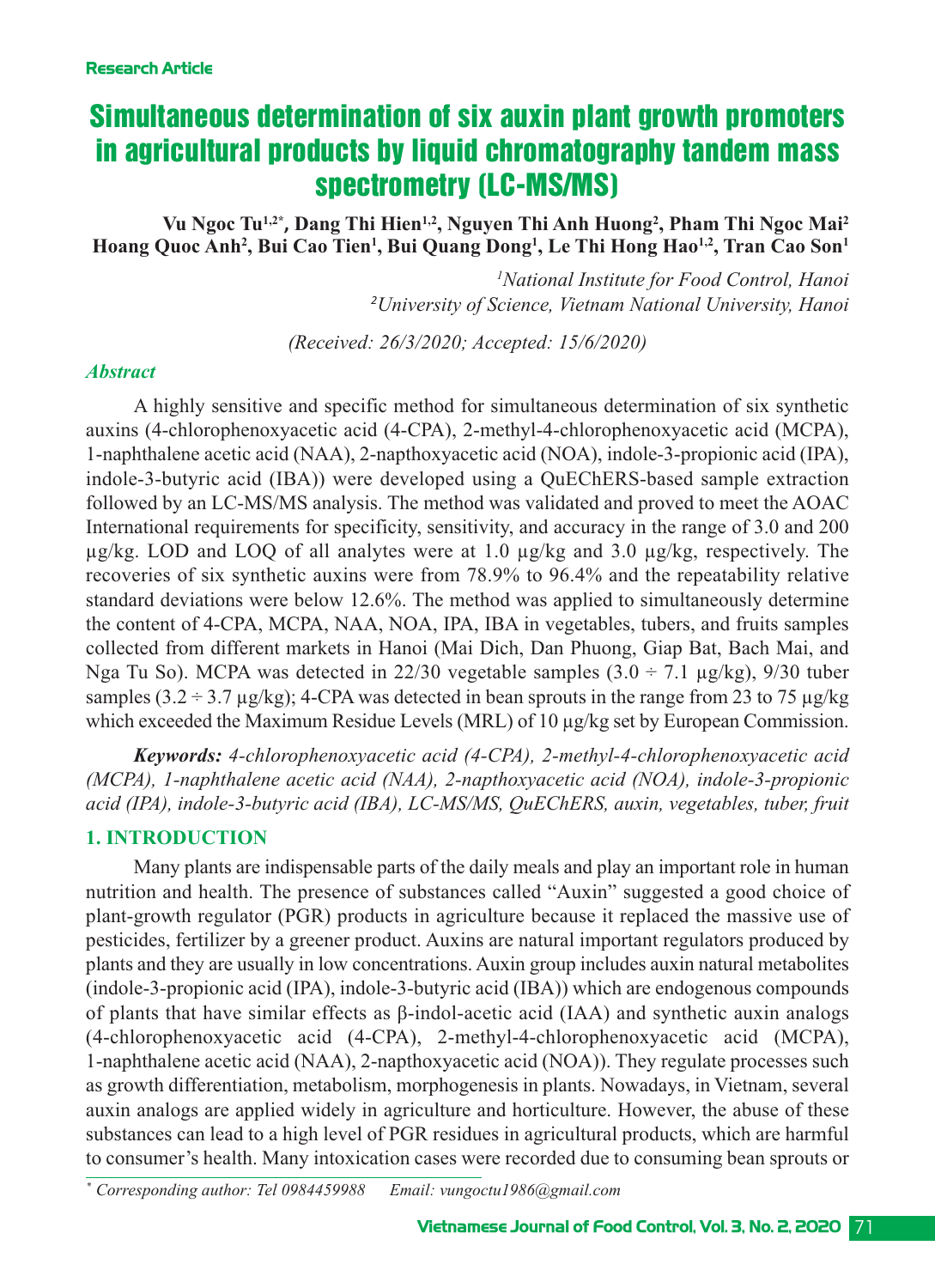vegetables containing excessively high content of PGRs [12].

Sample preparation is considered as the main step in analyzing auxins. Recently, QuECh-ERS is the method widely used for determining auxin contents in fruit, vegetables because of its low cost and time-saving. For separation and detection, GC-MS is the classical method of auxin quantification which provides high sensitivity, however, its disadvantage is an obligatory derivation including silylation and methylation [3-4]. The immunoassays such as RIA and ELISA are time-consuming and complicated sample preparation methods used for quantifying auxin. Even though, ELISA method is less sensitive than GC/MS and LC/MS. When comparing to the aforementioned methods, the LC-MS/MS method provides many outstanding advantages such as simple sample preparation procedure and, most importantly, the capacity of simultaneous analysis of a large number of substances with high specificity, sensitivity, and accuracy [5-6]. At present, there has been no standard method for simultaneous determination of all 06 auxin analogs in vegetables, fruits, and tubers in Vietnam.

The objective of this study was to develop and validate an LC-MS/MS method for simultaneous determination of six auxin analogs, providing a technical solution for the better control of food quality in Vietnam, and to apply the developed method for investigating the actual residual levels of these substances in commercial vegetables, tubers, and fruits.

# **2. MATERIALS AND METHODS**

#### **2.1. Standards**

Standard substances of 1-naphthalene acetic acid, 2-naphthoxyacetic acid, 4-chlorophenoxyacetic acid, 2-methyl-4-chlorophenoxyacetic acid, 3-(3-indolyl) propionic acid, indole-3butyric acid were obtained from LGC (Germany).

The individual stock standard solutions of 1.000  $\mu$ g/mL were prepared in acetonitrile and stored at -18°C. The mixed-standard solution of six auxin analogs of 10  $\mu$ g/mL was also prepared in acetonitrile and was used to make the working standard solution from 3.0 to 200 ng/mL in the blank extract.

# **2.2. Reagents**

Solvents and chemicals including methanol, formic acid, anhydrous magnesium sulfate, sodium chloride, and acetic acid all of pure analysis standard and acetonitrile of HPLC standard were purchased from Merck (Germany). Water was produced by a water purification system (Merck Millipore, Germany). Primary secondary amines (PSA) and C18 sorbents were purchased from Agilent (USA).

Blank samples used for method development and validation were bean sprout, spinach, and potato which were collected from organic vegetable and fruit stores in Hanoi.

# **2.3. Instrumentation**

Liquid chromatography system Exion LC 20AD (Sciex, USA) coupled with detector AB SCIEX Triple Quad 6500+ (Sciex, USA) was used in this study. Other equipment used includes shaking incubator (Amerex, USA), pH meter (Metter Toledo, Switzerland), analytical balance (Metter Toledo, Switzerland), centrifuge (Hettich, Germany), vortex mixer (IKA, China), ultrasonic bath (Elma, Germany).

# **2.4. Method development**

Mass spectrometry conditions were optimized to identify the two transitions with precursor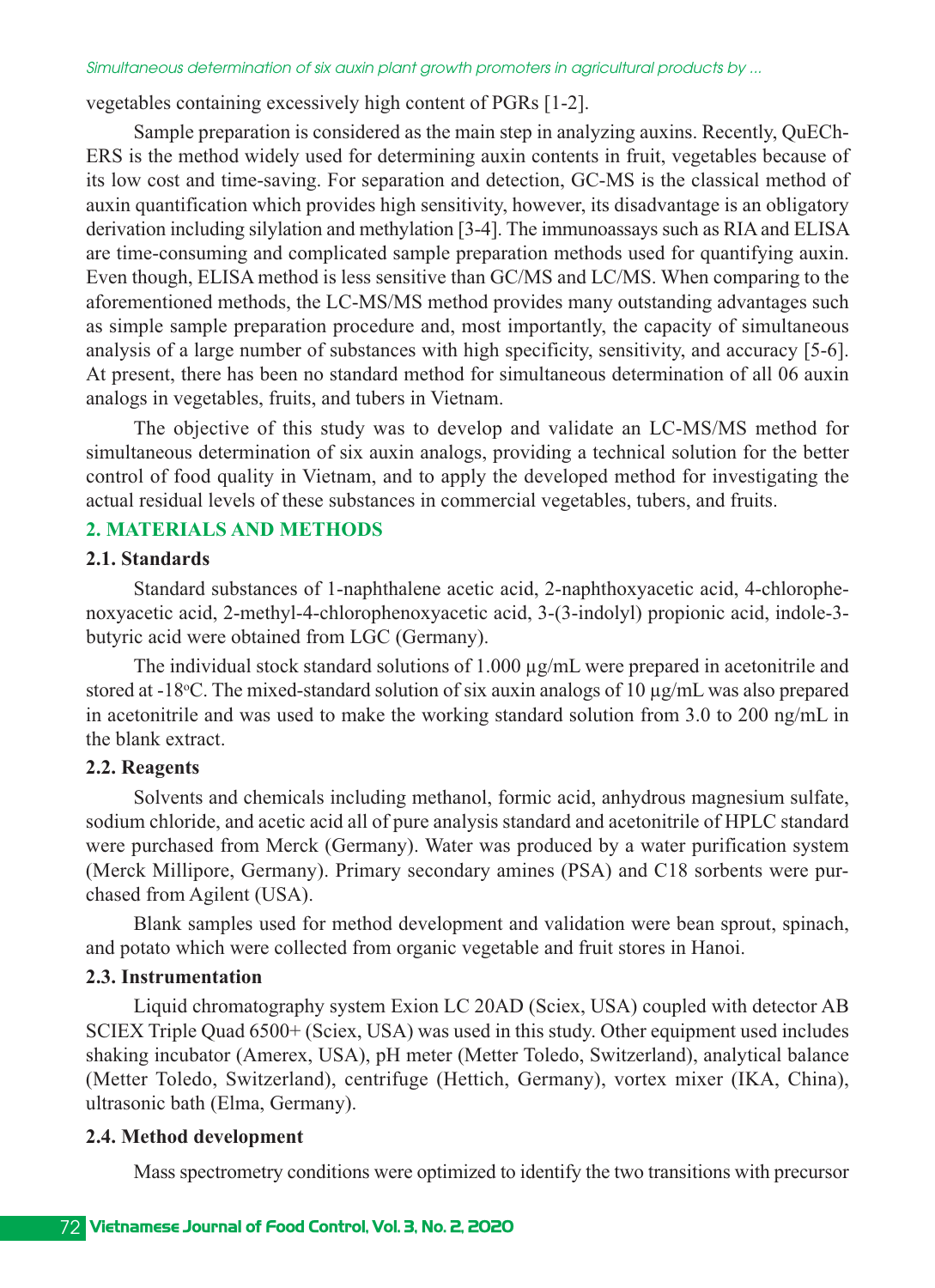and product ions of each analyte. Then, liquid chromatographic conditions (chromatographic column, mobile phase composition, and gradient program) were selected.

Based on consulting other scientific papers [7-8], the QuEChERS technique was selected. The proposed procedure was as follows: about  $10 \pm 0.01$  g of the homogenized sample was accurately weighed into a 50 mL centrifuge tube. 10 mL of acetonitrile solution was then added into the tube, and the tube was shaken vigorously within 1 minute. After that, the salt mixture containing 4 g of anhydrous  $MgSO_4$ , 1 g of  $CH_3COONa$  was added into the tube, then the tube was capped and shaken vigorously within 2 minutes and centrifuged within 5 minutes at 6.000 rpm. 1 mL of the supernatant was transferred accurately into a 2 mL centrifuge tube containing an adsorption mixture (150 mg  $MgSO<sub>4</sub>$  and 50 mg C18). The tube was then covered, shaken, and centrifuged within 3 minutes at 13.000 rpm. A suitable portion of supernatant was transferred to a vial prior to being analyzed by LC-MS/MS.

Three sample preparation steps including extracting solvent, dispersion sorbent, and mixing technique were investigated and optimized. The blank samples were spiked with a mixed standard solution of 100 µg/kg of six targeted analytes and the sample preparation was optimized following the initially proposed procedure described above.

# **2.5. Method validation**

The method was validated in terms of specificity, limit of detection, limit of quantification, linearity, precision (repeatability), trueness (recovery) in three matrices including bean sprout, spinach, and potato. Validation data were assessed following the requirements of the EU (EC/657/2002) and AOAC International.

# **2.6. Method application in agricultural products**

Ninety samples of vegetables, fruits, and tubers (30 samples of each kind) were randomly purchased in supermarkets and commercial centers in Hanoi. The validated method was applied to detect and quantify the content of the six auxin analogs which was compared to the default maximum residue limit (MRL) of 10  $\mu$ g/kg set by EU.

# **3. RESULTS AND DISCUSSION**

# **3.1. LC-MS/MS condition optimization**

# *3.1.1. Selection of mass spectrometry conditions*

Precursor and product ions of six auxin analogs were optimized by directly infused of 1.0 µg/mL standard solutions into the mass spectrometry system. The product ions which gave the highest intensity and stability were used for the quantitation and the other was for confirmation purpose. The MS/MS transitions with optimized collision energies were shown in Table 1.

| <i><b>Analyte</b></i>     | <b>Precursor</b> ion<br>(m/z) | <b>Product ions</b><br>(m/z) | <b>Collision</b><br>energy $(eV)$ |
|---------------------------|-------------------------------|------------------------------|-----------------------------------|
| 1-naphthalene acetic acid | 185.0                         | 127.0                        | $-18^a$                           |
|                           |                               | 140.9                        | $-12$                             |
| 2-naphthoxyacetic acid    | 201.1                         | 142.8                        | $-20a$                            |
|                           |                               |                              | -52                               |

| <b>Table 1.</b> MS/MS conditions of six auxins |  |  |  |  |  |
|------------------------------------------------|--|--|--|--|--|
|------------------------------------------------|--|--|--|--|--|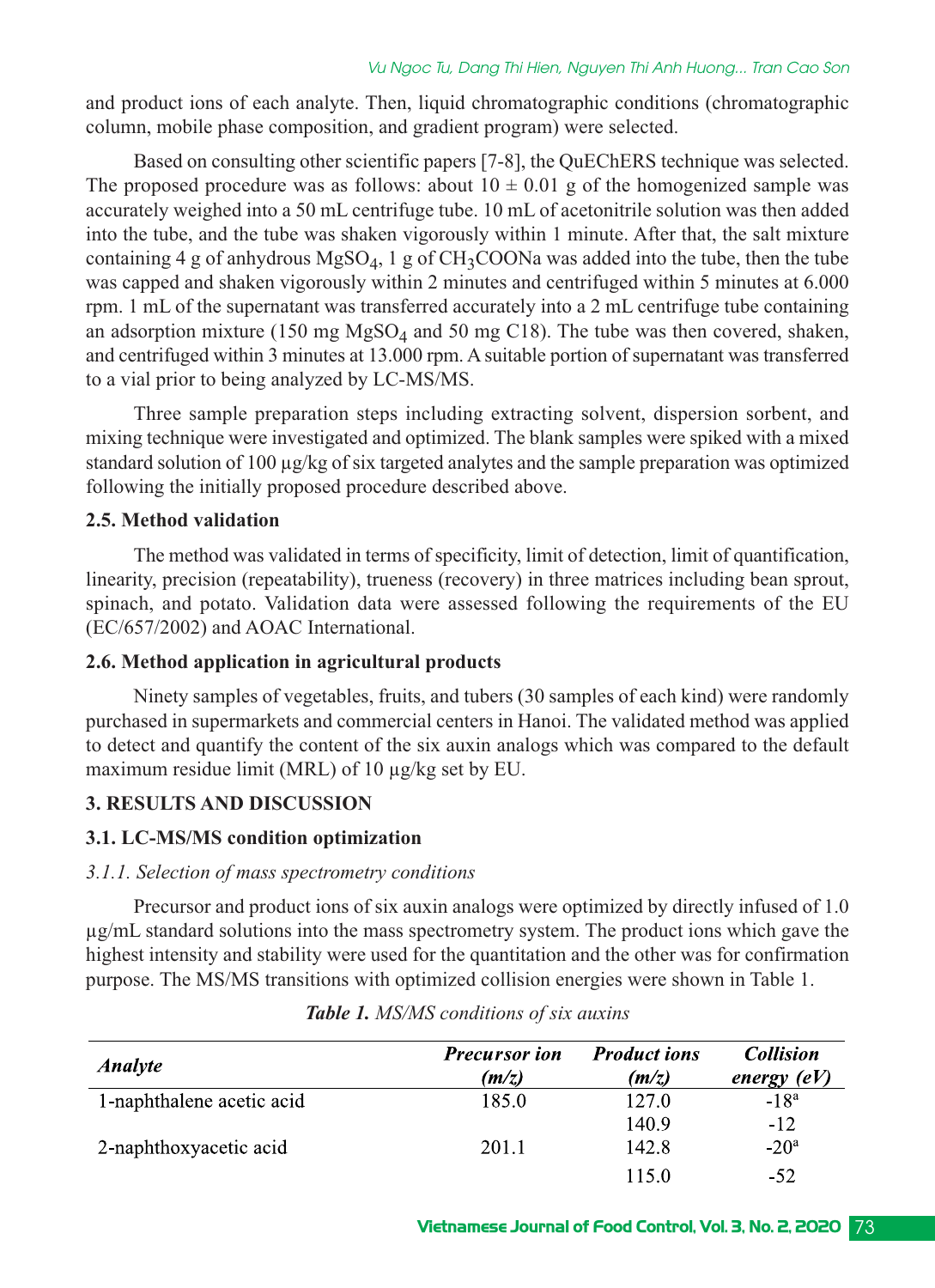*Simultaneous determination of six auxin plant growth promoters in agricultural products by ...*

| <b>Analyte</b>                      | <b>Precursor</b> ion<br>(m/z) | <b>Product ions</b><br>(m/z) | <b>Collision</b><br>energy $(eV)$ |
|-------------------------------------|-------------------------------|------------------------------|-----------------------------------|
| 4-chlorophenoxyacetic acid          | 185.0                         | 126.9                        | $-20a$                            |
|                                     |                               | 129.0                        | $-20$                             |
| 2-methyl-4-chlorophenoxyacetic acid | 199.0                         | 141.0                        | $-21a$                            |
|                                     |                               | 143.0                        | $-21$                             |
| 3-(3-indolyl) propionic acid        | 190.1                         | 130.2                        | $35^{\rm a}$                      |
|                                     |                               | 77.1                         | 65                                |
| Indole-3-butyric acid               | 204.0                         | 186.0                        | 19 <sup>a</sup>                   |
|                                     |                               | 130.2                        | 35                                |

*<sup>a</sup> Quantification ion* 

*3.1.2. Investigation of liquid chromatography conditions*

The studied analytes are substances with low polarity to medium polarity, able to interact well with the poorly polarized phase of column C18. In this study, the UPLC BEH C18 column  $(2.1x50 \text{ mm}; 1.7 \text{ }\mu\text{m}$  particle size) was used to conduct further steps. The gradient composition of water, methanol, and acetonitrile with the addition of ionic additives was investigated to select the proper mobile phase condition. From the survey, the appropriate gradient program to elute the analytes was selected and shown in Table 2.

| <b>Time</b> | % $\mathcal{A}$  | % $\bm{R}$ | <b>Flow rate</b> |  |  |
|-------------|------------------|------------|------------------|--|--|
| (min)       | (HCOOH 0,1%/H2O) | (ACN)      | (mL/min)         |  |  |
| 0.0         | 90               | 10         | 0.3              |  |  |
| 1.5         | 10               | 90         | 0.3              |  |  |
| 4.5         | 10               | 90         | 0.3              |  |  |
| 4.6         | 90               | 10         | 0.3              |  |  |
| 6.0         | 90               | 10         | 0.3              |  |  |

*Table 2. Mobile phase gradient condition*

# **3.2. Investigation of the sample preparation**

#### *3.2.1. Selection of extraction solvent*

The type of extraction solvent is very important in determining the extraction efficiency of the process. The analysis was carried out with 5 solvents: ACN, 0.1% acetic acid in ACN, 1% acetic acid in ACN, ACN, 0.1% formic acid in ACN, and 1% formic acid in ACN. The result was given in Figure 1.



*Figure 1. The extraction efficiency of different extraction solvent mixtures*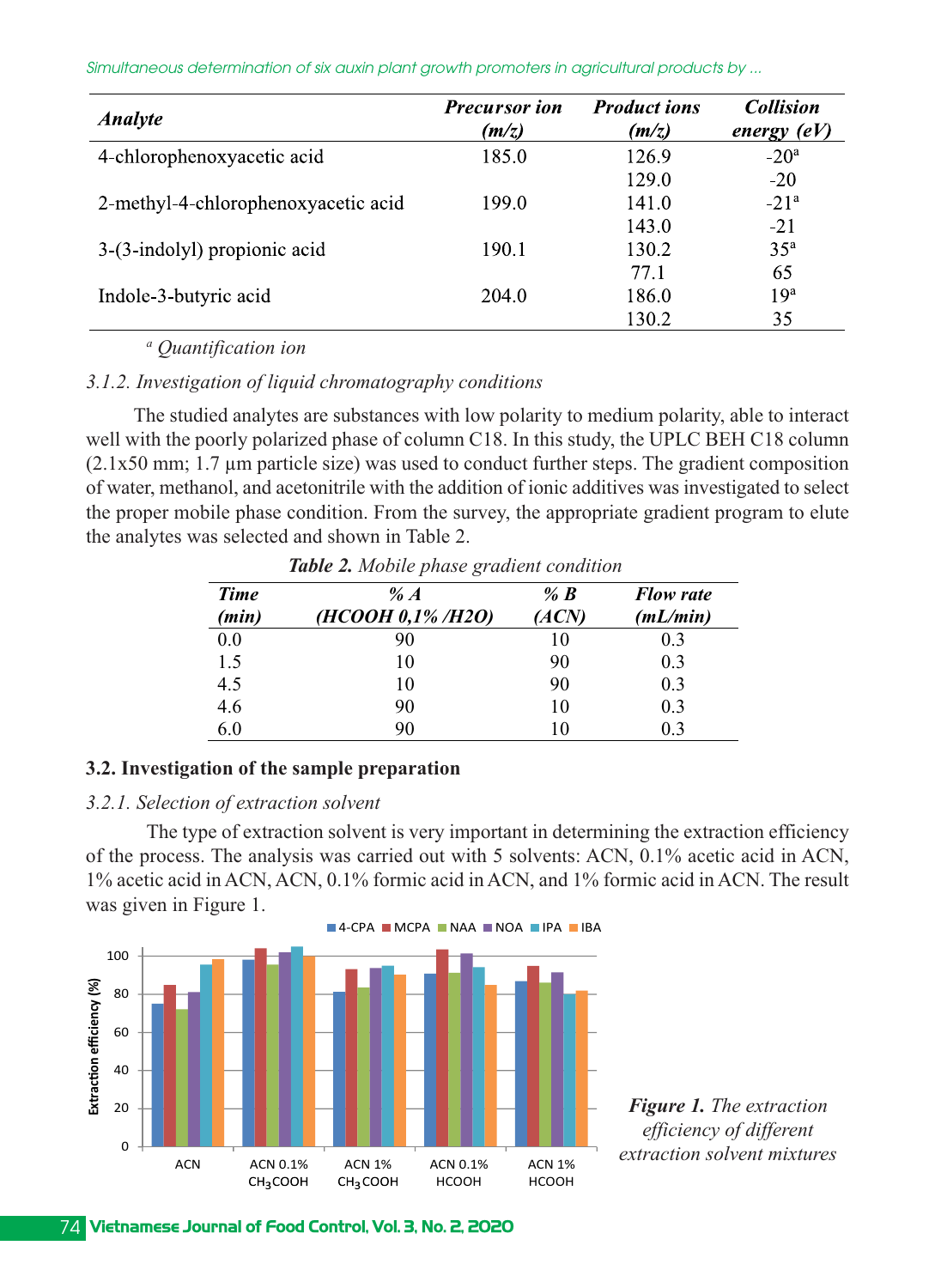Extraction efficiency for ACN was lowest for 4-CPA, MCPA, NAA, and NOA compared to other solvents, which is explained that the acidic solvent helps protect acidic analytes from degeneration. The results also pointed out that the acetonitrile containing 0.1% acetic acid solvent provides the best extraction efficiency. Therefore, 0.1% CH<sub>3</sub>COOH in ACN solvent was selected for further investigation.

#### *3.2.2. Investigation of adsorption mixture*

We have investigated three adsorption mixtures which include: 50 mg PSA + 150 mg  $MgSO<sub>4</sub>$  (mixture 1); 25 mg C18 + 25 mg PSA + 150 mg MgSO<sub>4</sub> (mixture 2), 50 mg C18 + 150 mg  $MgSO<sub>4</sub>$  (mixture 3). The extraction efficiencies corresponding with using 3 kinds of adsorption mixtures were illustrated in Figure 2.



# *Figure 2. The extraction efficiency of different adsorption mixtures*

As can be seen from Figure 2*,* the highest extraction efficiency was obtained with mixture 3 that contains 50 mg C18 and 150 mg  $MgSO<sub>4</sub>$ . It may be explained that three synthetic auxin analogs all have the carboxylic acid functional group -COOH in their molecule. The -COOH group can react with PSA and lead to the loss of the analytes during the purification step. The addition of C18 sorbent helps remove some fatty content in some types of agricultural products. Therefore, C18 was better for cleaning in the d-SPE step and mixture 3 was selected for the following investigation steps.

# *3.2.3. Investigation of mixing technique*

After adding extract solvent, the solid-liquid extraction step was conducted with 2 different techniques as shaking the tube manually at different shaking times from 60 to 180 seconds, and shaking the tube manually in 30 seconds followed by ultrasonic vibration for 30 seconds. Extraction efficiencies were presented in Figure 3 for comparison.



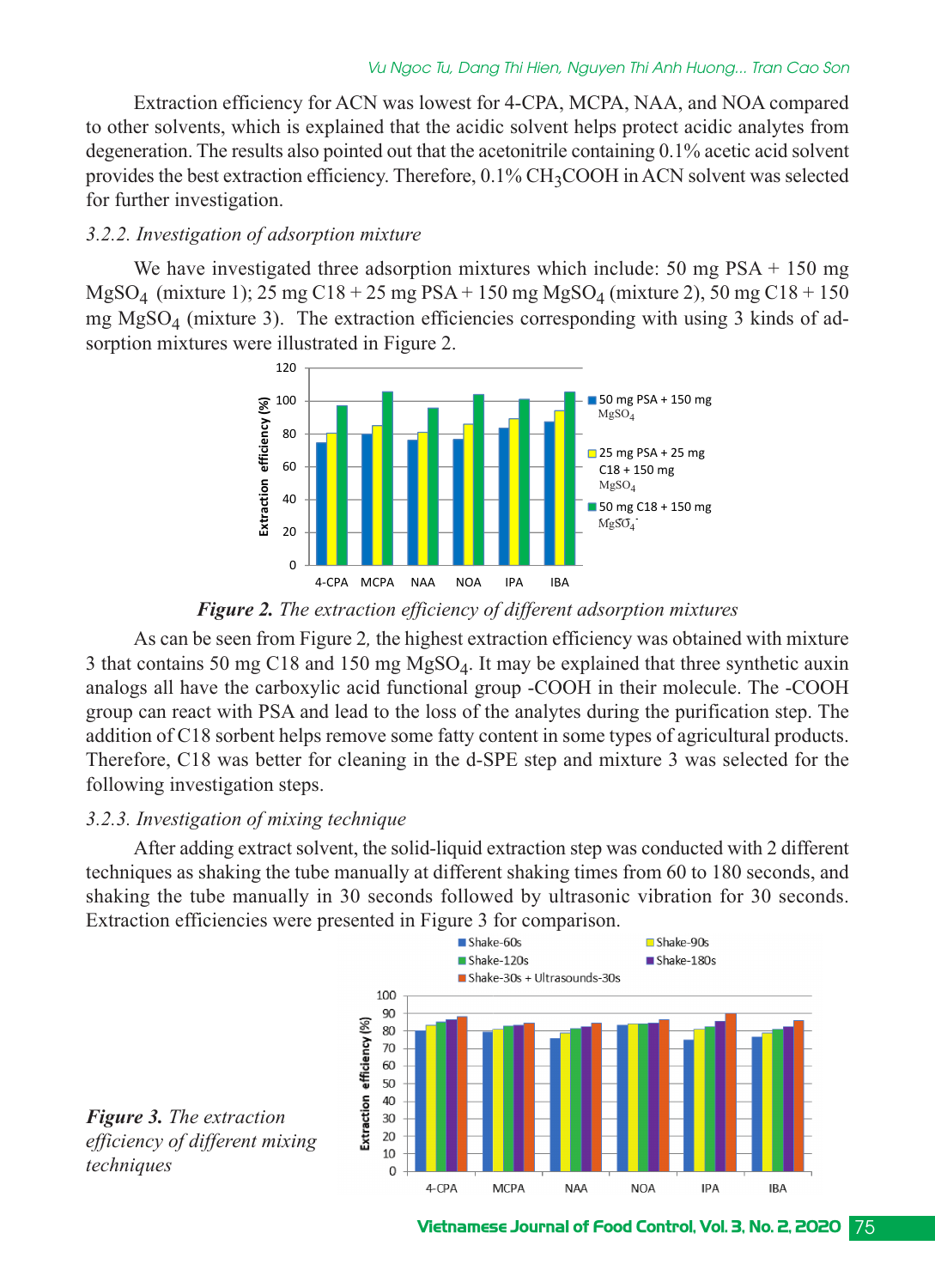*Simultaneous determination of six auxin plant growth promoters in agricultural products by ...*

The largest extracted amounts of analytes obtained when the sample was manually shaken within 30 seconds then followed by ultrasound vibration in 30 seconds. Therefore, the combination of manual shaking and ultrasound vibration in 30 seconds was the optimal condition for this step.

#### **3.3. Method validation**

#### *3.3.1. Specificity*

The blank samples, standard and spiked samples with a concentration of each auxin at 20 µg/kg in bean sprout, spinach, and potato matrix were analyzed using the optimized method. An example of chromatograms of 4-CPA in bean sprout is presented in Figure 4. Similar results were obtained for other compounds in other matrices. The blank matrices did not give the significant signal at the retention time of the analytes; while the spike samples gave a peak at the similar retention time of the standard. These results prove the specificity of the method.



*Figure 4. Chromatograms of (a) blank sample, (b) standard solution of 20 ng/mL and (c) spiked sample at 20 ng/mL*

For mass spectrometry, the ratio of ions is one of the criteria to confirm the presence of an analyte. The ion ratio is the percentage of the lower signal product ion divided to the higher one of the same precursor ion. The identification points and the ion ratios of standard solution and spiked samples, presented in Table 3, meet the requirements of EU regulation. The deviation of spiked sample when comparing with the results of standard solution varied from 22.86 to 7.69%, which confirms the highly specified method.

| <b>Analyte</b> | IP | <b>Standard</b><br>solution | Spiked-blank<br>sample | <b>Deviation</b><br>(%) | <b>Maximum</b><br>deviation $(\%)$ |
|----------------|----|-----------------------------|------------------------|-------------------------|------------------------------------|
| 4-CPA          | 4  | 28                          | 29                     | 3.57                    | $± 30\%$                           |
| <b>MCPA</b>    | 4  | 81                          | 84                     | 3.70                    | $\pm$ 30%                          |
| NAA            | 4  | 25                          | 24                     | $-4.00$                 | $\pm$ 30%                          |
| NOA            | 4  | 13                          | 14                     | 7.69                    | $\pm$ 30%                          |
| <b>IBA</b>     | 4  | 49                          | 46                     | $-6.12$                 | $\pm$ 30%                          |
| IPA            |    | 35                          | 27                     | $-22.86$                | $\pm$ 30%                          |

*Table 3. Identification point and ion ratio of 06 auxin analogs* 

#### *3.3.2. Limit of detection (LOD) and limit of quantification (LOQ)*

LOD and LOQ of the method were determined by using signal to noise (S/N) ratio method. The spiked samples at three concentrations of 1.0, 3.0, 10 µg/kg for six auxins were analyzed and the S/N ratio for each analyte was calculated. At the spiked level of 1.0  $\mu$ g/kg and 3.0  $\mu$ g/kg, the S/N ratio was higher than 3 and 10, respectively. Therefore, it could be concluded that the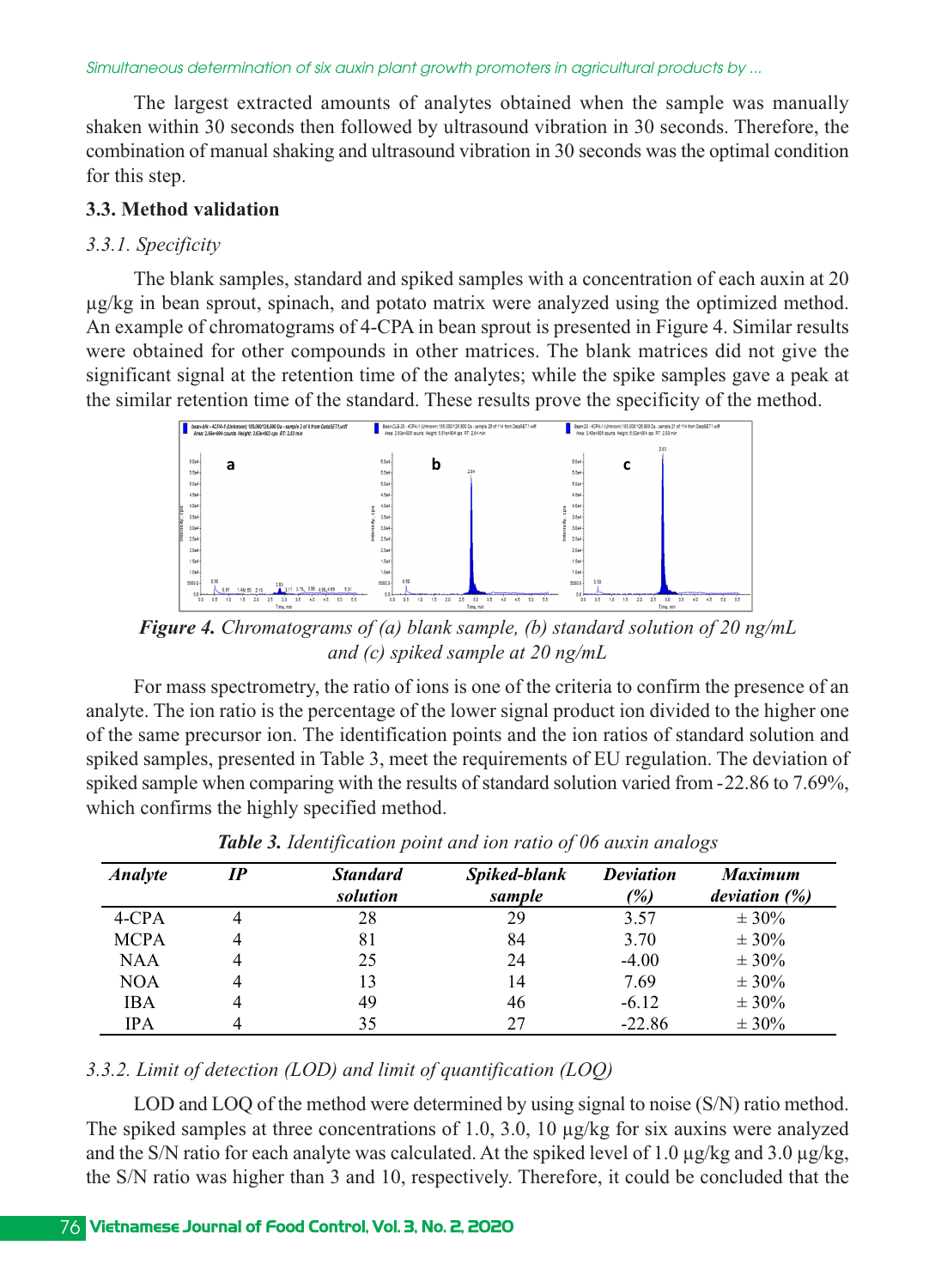LOD and the LOQ of the method are 1.0  $\mu$ g/kg and 3.0  $\mu$ g/kg, respectively. With the LOQ of 3.0 µg/kg, the method has sufficient efficiency to access the growth hormone promoters in food samples following the EU's MRL of 10 µg/kg*.* 

#### *3.3.3. Calibration curve*

The matrix-matched standard solutions were made by the addition of mixed standard solution into blank extract at the concentrations of 3.0, 10, 20, 50, 100, and 200 µg/kg, then was analyzed by LC-MS/MS method to determine the linearity of the method. The result showed good linearity with the correlation of determination higher than 0.997, which meets the criteria.

# *3.3.4. Repeatability and recovery*

The repeatability and recovery of the method were assessed by analyzing the spiked samples at three different concentrations of 3.0, 10, 20  $\mu$ g/kg with six replicates at each concentration. The results were shown in Table 4.

|            | <b>Bean sprout</b> |              | <b>Potato</b> |              | <b>Spinach</b> |             |
|------------|--------------------|--------------|---------------|--------------|----------------|-------------|
| Auxin      | $R(\%)$            | RSD(%)       | R(%)          | RSD(%)       | R(%)           | RSD(%)      |
| NAA        | $84.0 - 95.3$      | $2.9 - 4.6$  | $83.7 - 91.4$ | $5.0 - 8.0$  | $89.7 - 94.9$  | $2.9 - 4.5$ |
| $2-NOA$    | $81.7 - 91.8$      | $1.9 - 7.5$  | $82.9 - 91.1$ | $3.6 - 9.9$  | $86.4 - 92.5$  | $2.3 - 4.4$ |
| 4-CPA      | $87.5 - 94.1$      | $2.0 - 7.3$  | $86.8 - 93.2$ | $2.6 - 6.5$  | $83.7 - 93.8$  | $3.8 - 4.1$ |
| MCPA       | $89.2 - 96.4$      | $2.5 - 12.6$ | $80.1 - 90.5$ | $4.8 - 8.3$  | $90.2 - 95.4$  | $1.6 - 6.4$ |
| IPA.       | $91.4 - 95.4$      | $2.8 - 5.3$  | 87.4 - 92.8   | $3.0 - 5.9$  | 89.9 - 95.4    | $1.6 - 3.9$ |
| <b>IBA</b> | $89.9 - 94.2$      | $4.9 - 5.2$  | $78.9 - 89.2$ | $4.4 - 11.2$ | $80.1 - 89.9$  | $4.0 - 7.4$ |

*Table 4. Results of repeatability (RSD%) and recovery (R%)*

The recoveries of the method for analyzing vegetable, tuber, and fruit matrix were in the range of 81.7 and 96.4%, 78.9 and 93.2%, 80.1 and 95.4%, respectively. The relative deviation of six auxin analogs in all matrices were lower than 12.6%, which conformed with the AOAC International's regulation.

# **3.4. Application for real sample analysis**

The method was applied for the determination of six auxins in vegetables, fruit, and tuber collected from different markets in Hanoi. The results are listed in Table 5.

|             | <b>Vegetables</b> |                | <b>Tubers</b>   |                | <b>Fruits</b>   |                |
|-------------|-------------------|----------------|-----------------|----------------|-----------------|----------------|
| <b>PGP</b>  | <b>Detected</b>   | <b>Content</b> | <b>Detected</b> | <b>Content</b> | <b>Detected</b> | <b>Content</b> |
|             | samples           | (µg/kg)        | samples         | (µg/kg)        | samples         | (µg/kg)        |
| <b>NAA</b>  | 0/30              | ND             | 0/30            | ND             | 0/30            | ND             |
| $2-NOA$     | 0/30              | ND             | 0/30            | ND             | 0/30            | ND             |
| $4$ -CPA    | 5/30              | $23 - 75$      | 0/30            | ND             | 0/30            | ND             |
| <b>MCPA</b> | 22/30             | $3.0 - 7.1$    | 9/30            | $3.2 - 3.7$    | 0/30            | ND             |
| <b>IPA</b>  | 0/30              | ND             | 0/30            | ND             | 0/30            | ND             |
| <b>IBA</b>  | 0/30              | ND             | 0/30            | ND             | 0/30            | ND             |

*Table 5. Testing of six auxins in fruit, vegetables and tuber products*

# *ND Not detected*

The result showed that MCPA is contained with small amounts from 3.0 to 7.1  $\mu$ g/kg in 22/30 vegetable samples such as: chayote tops, mustard greens, cucumbers, and tomato; from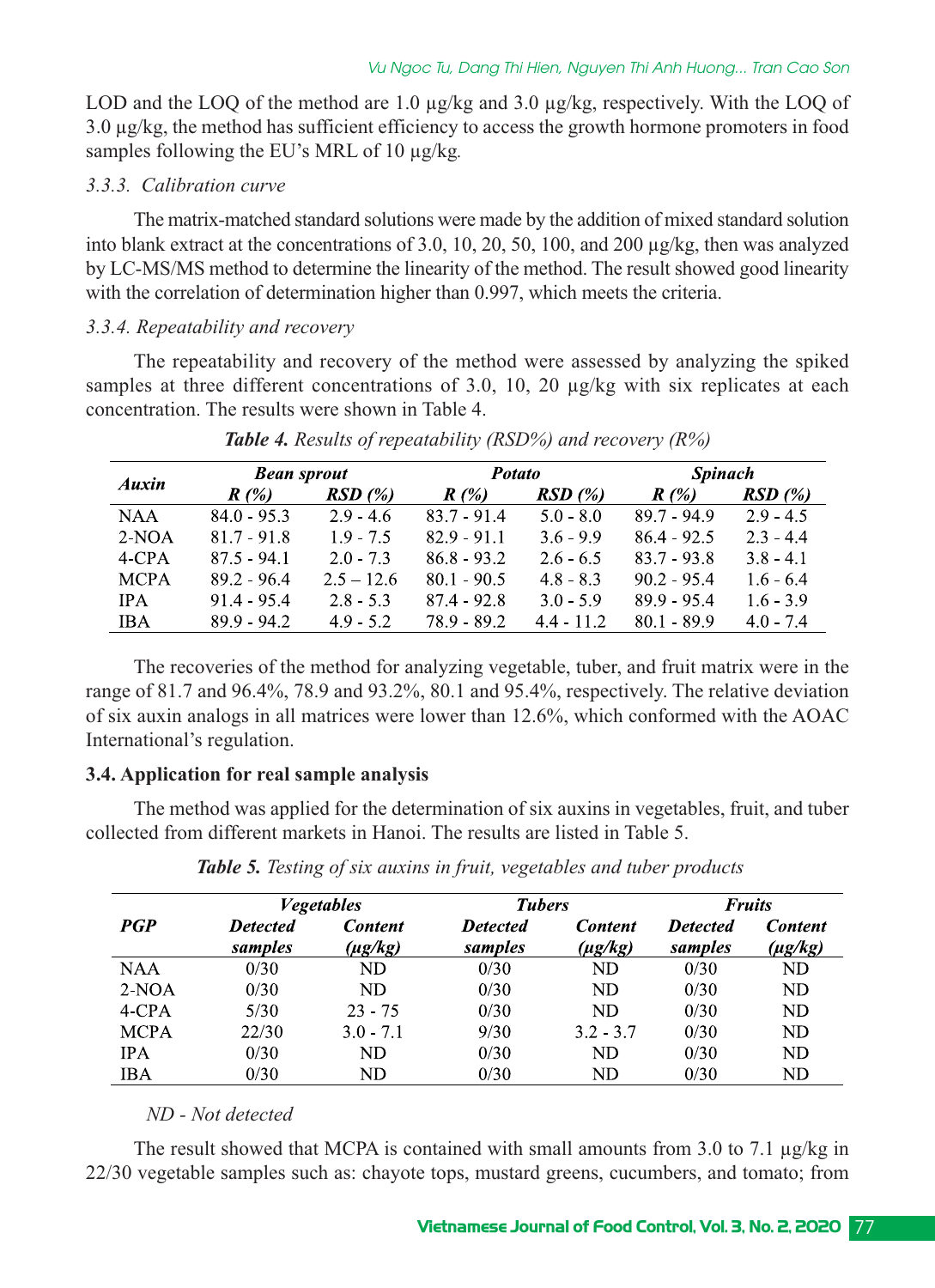3.2 to 3.7 µg/kg in 9/30 tuber samples. Especially, 4-CPA was detected in 5 bean sprouts samples with content ranges from 23 to 75 µg/kg which is higher than the MRL regulated by EU (10 µg/kg). Therefore, it requires a more stringent control on this auxin analog in vegetables, particularly the bean sprout.

#### **4. CONCLUSION**

The method for simultaneous determination of six auxins (1-naphthalene acetic acid, 2-naphthoxyacetic acid, 4-chlorophenoxyacetic acid, 2-methyl-4-chlorophenoxyacetic acid, 3-(3-indolyl) propionic acid, indole-3-butyric acid) was developed and validated, completely satisfying the regulation of AOAC International and Europe. The method can be applied to determine six plant-growth promoters belonging to auxin group in vegetables, tubers, and fruits.

#### **ACKNOWLEDGEMENT**

We would like to thank the National Institute for Food Control for the funding of this study.

#### **REFFERENCE**

- [1]. Hồng Hải, "Nhập viện vì ăn ổi vừa phun chất kích thích tăng trưởng," 14/02/2016. [Trực tuyến]. https://dantri.com.vn/suc-khoe/nhap-vien-vi-an-oi-vua-phun-chat-kich-thich-tangtruong20160214191811562.htm [Truy cập: 20/05/2020].
- [2]. Mai Loan, "Thu giữ 80.000 lọ thuốc kích thích giá đỗ từ Trung Quốc," 15/11/2016. [Trực tuyến]. https://www.doisongphapluat.com/dia-phuong/mien-bac/thu-giu-80000-1o-thuockich-thich-gia-do-tu-trung-quoc-a9091.html [Truy cập: 20/05/2020].
- [3]. Y. Bai, F. Du and H. Liu, "Determination strategies of phytohormones: recent advances", *Analytical Methods*, vol. 2, pp. 1867-1873, 2010.
- [4]. Y. Chen Z. Guo, X. Wang, C. Qiu, "Sample prepartion", *Journal of Chromatography A*, vol. 1184, pp. 191-219, 2008.
- [5]. European Commision, Directorate General for Health and Food Safety, *"*Analytical Quality Control and Method Validation Procedures for Pesticide Residues in Food and Feed*"*, *Sante/12682/2019*, Implemented by 01.01.2020.
- [6]. H. M.G. van der Werf, *"*Assessing the impact of pesticides on the enviroment", *Agriculture, Ecosystems & Enviroment*, vol. 60, pp. 81-96, 1996.
- [7]. M. I. A. Flores, R. Romero-González, A. G. Frenich, J. L. M. Vidal, "QuEChERS-based extraction procedure for multifamily analysis of phytohormones in vegetables by UHPLC-MS/MS", *Journal of Separation Science*, vol. 34, no. 13, pp. 1517-1524, 2011.
- [8]. L. Ma , H. Zhang, W. Xu, X. He, L. Yang, Y. Luo and K. Huang, "Simultaneous Determination of 15 Plant Growth Regulators in Bean Sprout and Tomato with Liquid Chromatography-Triple Quadrupole Tandem Mass Spectrometry", *Food Analytical Methods*, vol. 6, pp. 941-951, 2013.